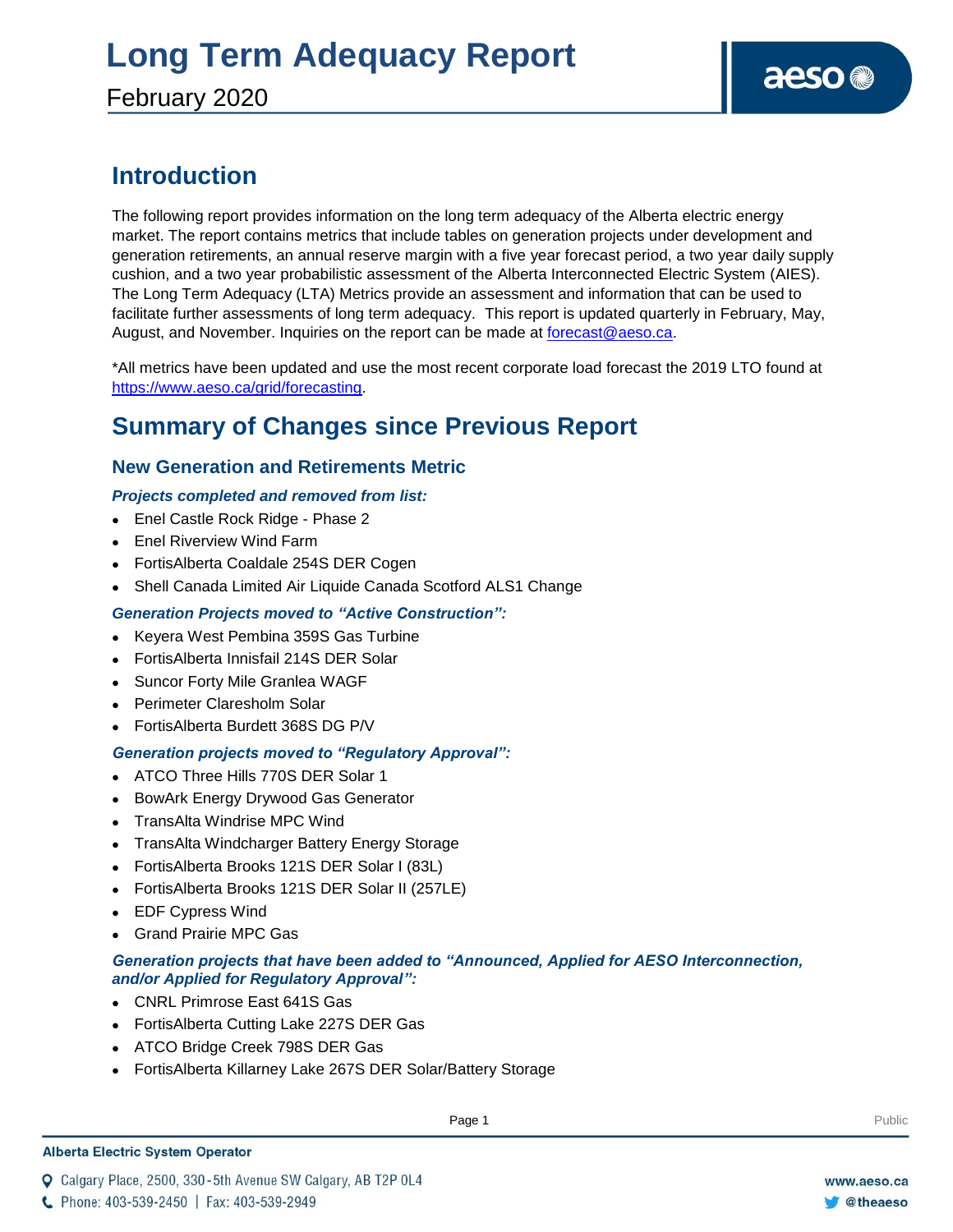- FortisAlberta East Crossfield 64S DER Wasteheat
- FortisAlberta Burdett 368S DER Solar Battery Storage
- RESC Enterprise MPC Solar
- EDF Vulcan Solar
- Nose Hill MPC Wind

#### *Generation projects that have been removed:*

- Three Creeks Power Plant
- FortisAlberta Stirling 67S DG P/V
- RESC Picture Butte MPC Solar
- RESC Enterprise MPC Solar

#### *Other changes to generation projects***:**

| <b>Project</b>                                                    | Change                            |  |  |
|-------------------------------------------------------------------|-----------------------------------|--|--|
| Enbridge - WhiteTail Peaking                                      | New ISD of Jan-2020 from Oct-2019 |  |  |
| Keyera - West Pembina 359S Gas Turbine                            | New ISD of Feb-2020 from Nov-2019 |  |  |
| ATCO - Fieldgate 824S DER Gas                                     | New ISD of Feb-2020 from Jan-2020 |  |  |
| FortisAlberta - Vauxhall Solar DER                                | New ISD of Feb-2020 from Nov-2019 |  |  |
| FortisAlberta - 257S Hull DER Solar                               | New ISD of Feb-2020 from Oct-2019 |  |  |
| FortisAlberta - Innisfail 214S DER Solar                          | New ISD of Feb-2020 from Dec-2019 |  |  |
| <b>ENMAX</b> - Shepard Gas Upgrade                                | New ISD of Apr-2020 from Sep-2020 |  |  |
| Medicine Hat - CMH AI Rothbauer 321S Contract Change<br>(unit 17) | New ISD of Jun-2020 from May-2020 |  |  |
| Imperial Oil - Edmonton 95S Cogen                                 | New ISD of Jun-2020 from Apr-2020 |  |  |
| FortisAlberta - 895S Suffield DG PV                               | New ISD of Jun-2020 from Feb-2020 |  |  |
| Greengate Power - Stirling WAGF                                   | New ISD of Sep-2020 from Nov-2020 |  |  |
| FortisAlberta - 421S Hays DG PV                                   | New ISD of Oct-2020 from Mar-2020 |  |  |
| ATCO - Michichi DER Solar                                         | New ISD of Nov-2020 from May-2020 |  |  |
| FortisAlberta - FortisAlberta High River 65S DER Gas              | New ISD of Nov-2020 from Sep-2020 |  |  |
| FortisAlberta - Spring Coulee 385S Solar DG                       | New ISD of Nov-2020 from Jun-2020 |  |  |
| FortisAlberta - FortisAlberta Buffalo Creek 526S DER Storage      | New ISD of Dec-2020 from Nov-2020 |  |  |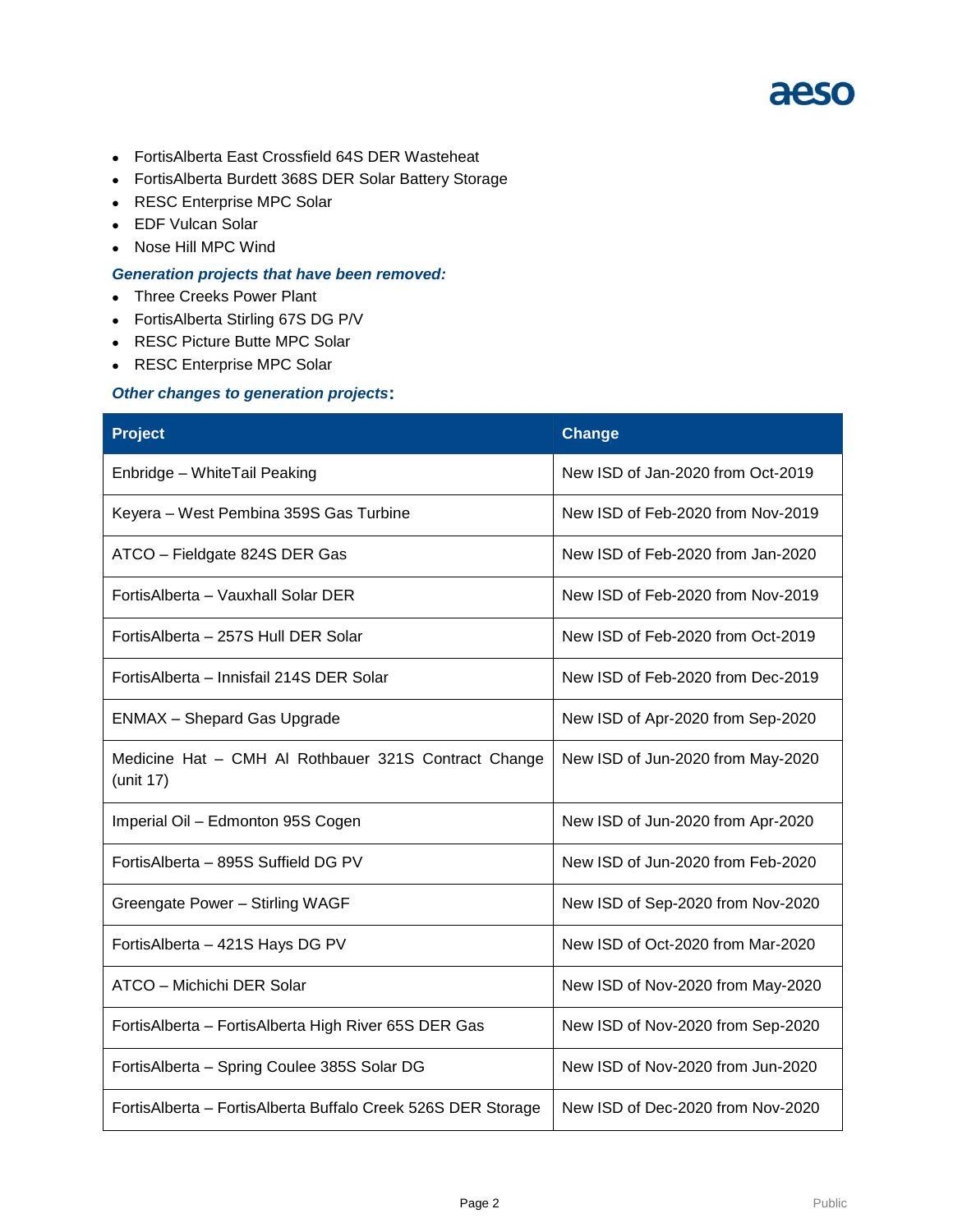| TransAlta - Windrise MPC Wind                    | New ISD of Dec-2020 from Nov-2020 |
|--------------------------------------------------|-----------------------------------|
| BowArk Energy - Drywood Gas Generator            | New ISD of Jan-2021 from Oct-2020 |
| Transalta - Kaybob 3 Cogen                       | New ISD of Jun-2021 from Dec-2021 |
| <b>ENGIE - Duchess Solar</b>                     | New ISD of Sep-2021 from Sep-2020 |
| E.ON - Grizzly Bear                              | New ISD of Oct-2021 from Dec-2020 |
| <b>ENGIE - Buffalo Trail North MPC Wind</b>      | New ISD of Nov-2021 from Sep-2021 |
| TCE - TCE Saddlebrook Solar                      | New ISD of Dec-2021 from Nov-2021 |
| BER Hand Hills Wind LP - BER Hand Hills MPC Wind | New ISD of Dec-2021 from Nov-2021 |
| Sunset Solar Inc. - Sunset Solar                 | New ISD of Dec-2021 from Nov-2021 |
| Spirit Pine - Lone Pine WAGF                     | New ISD of Apr-2022 from Dec-2019 |
| Naturener - Wild Rose 1                          | New ISD of Aug-2022 from Dec-2019 |
| Naturener - Wild Rose 2                          | New ISD of Aug-2022 from Dec-2019 |
| Suncor - Forty Mile Maleb WAGF                   | New ISD of Sep-2022 from Sep-2020 |
| Greengate Power - Wheatland WAGF                 | New ISD of Sep-2022 from Dec-2019 |
| Capital Power - Halkirk 2                        | New ISD of Sep-2022 from Dec-2020 |
| Alberta Wind Energy - Old Elm & Pothole Creek    | New ISD of Oct-2022 from Oct-2019 |
| RESC - McLaughlin WAGF                           | New ISD of Nov-2022 from Nov-2020 |
| Pteragen - Peace Butte                           | New ISD of Dec-2022 from Dec-2019 |

### **Reserve Margin Metric**

The reserve margin has been updated to reflect changes to the project list.

### **Supply Cushion Metric**

The forecast supply cushion has been updated to reflect the new time period.

### **Two Year Probability of Supply Adequacy Shortfall Metric**

New values for the metric have been calculated with Total Energy Not Served equaling 133 MWh. This value is below the 2,031 MWh threshold.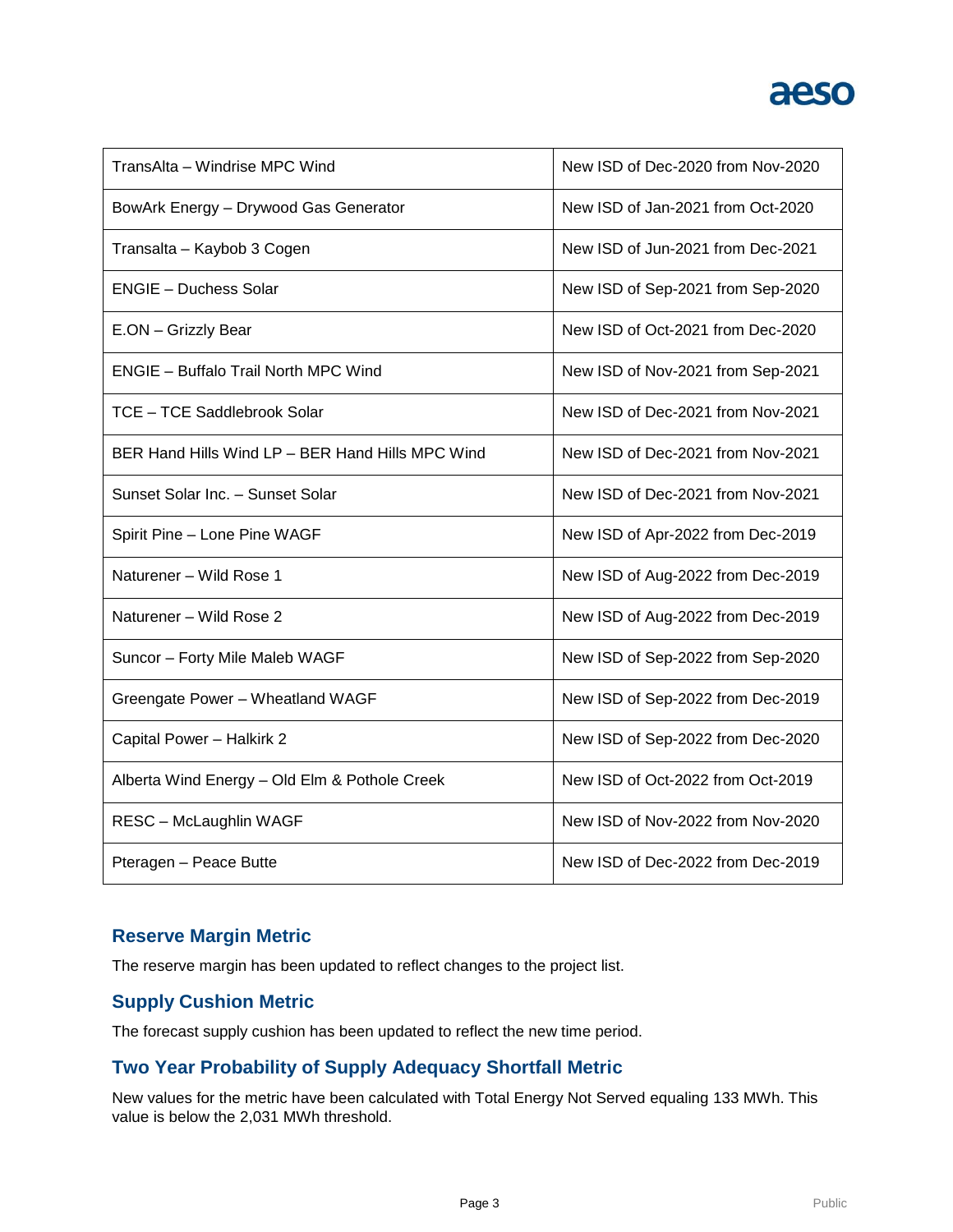### **New Generation Projects and Retirements Metric**

The New Generation Projects and Retirements Metric is a summary of generation at various stages of development in Alberta and is shown in Tables 1 to 4 below. In Alberta's deregulated electricity market competitive forces determine the location, magnitude and timing of new generation additions. Information on prospective generation additions and retirements provides context for the future market in Alberta. The information is drawn from a variety of public sources and includes new generation, changes to existing generation and the retirement of generating units. Changes in project in-service dates (ISDs) and regulatory stages occur as projects move forward and/or market conditions change. Current information on connection project ISDs can be found in the [AESO Project List](https://www.aeso.ca/grid/connecting-to-the-grid/) and information on power plant applications can be found at the **Alberta Utilities Commission** website.

| Sponsor(s)         | <b>Project Name</b>           | <b>Fuel</b> | <b>Unit</b><br>Capacity* | ISD*     |
|--------------------|-------------------------------|-------------|--------------------------|----------|
| Keyera             | West Pembina 359S Gas Turbine | Gas         | 12                       | Feb-2020 |
| <b>Maxim Power</b> | <b>Milner Gas</b>             | Gas         | 208                      | Feb-2020 |
| FortisAlberta      | <b>Vauxhall Solar DER</b>     | Solar       | 22                       | Feb-2020 |
| FortisAlberta      | 257S Hull DER Solar           | Solar       | 25                       | Feb-2020 |
| FortisAlberta      | Innisfail 214S DER Solar      | Solar       | 16                       | Feb-2020 |
| Suncor             | Forty Mile Granlea WAGF       | Wind        | 200                      | Jun-2020 |
| Imperial Oil       | Edmonton 95S Cogen            | Gas         | 43                       | Jun-2020 |
| FortisAlberta      | 895S Suffield DG PV           | Solar       | 22                       | Jun-2020 |
| Perimeter          | <b>Claresholm Solar</b>       | Solar       | 130                      | Jun-2020 |
| FortisAlberta      | Burdett 368S DG P/V           | Solar       | 10                       | Jul-2020 |
| Inter Pipeline     | Strathcona Cogeneration       | Gas         | 96                       | Oct-2020 |
| FortisAlberta      | 421S Hays DG PV               | Solar       | 24                       | Oct-2020 |
| Total (MW)         |                               |             | 808                      |          |

### **Table 1: Generation Projects under Construction**

*\*Unit Capacity – Expected MW capacity; ISD – Estimated in-service date*

#### **Alberta Electric System Operator**

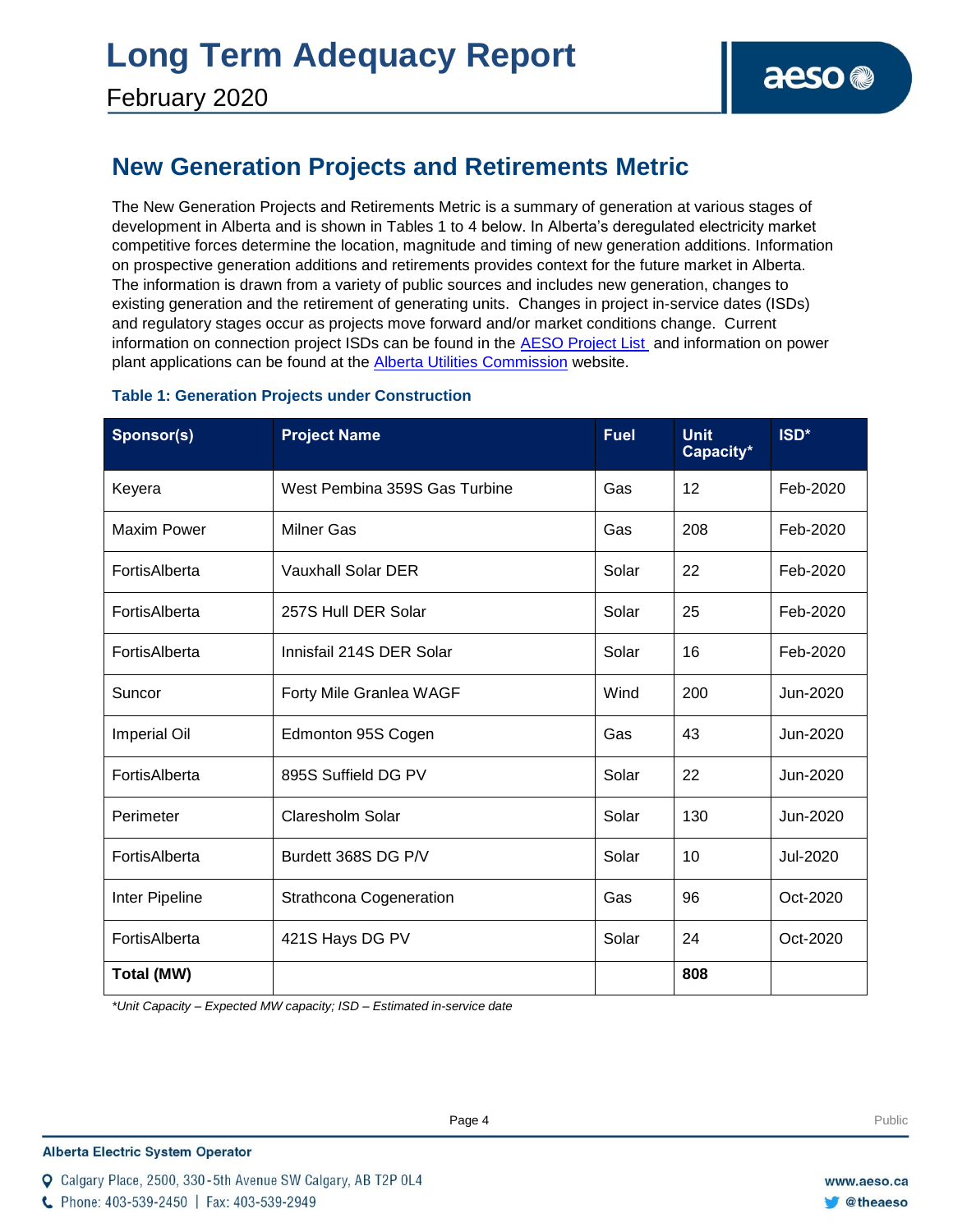| Sponsor(s)             | <b>Project Name</b>                 | <b>Fuel</b> | <b>Unit</b><br><b>Capacity</b> | <b>ISD</b> |
|------------------------|-------------------------------------|-------------|--------------------------------|------------|
| Enbridge               | <b>WhiteTail Peaking</b>            | Gas         | 200                            | Jan-2020   |
| <b>ATCO</b>            | Sarah Lake 743S DER Geothermal      | Gas         | 21                             | Mar-2020   |
| <b>ATCO</b>            | <b>Rainbow Lake Gas</b>             | Gas         | 45                             | Apr-2020   |
| <b>ENMAX</b>           | <b>Shepard Gas Upgrade</b>          | Gas         | 13                             | Apr-2020   |
| TransAlta              | Summerview 2 Battery Storage        | Other       | 10                             | Jun-2020   |
| <b>ATCO</b>            | Poplar Hill 790S Gas Change         | Gas         | 32                             | Jul-2020   |
| <b>ATCO</b>            | <b>Valleyview Gas</b>               | Gas         | 32                             | Jul-2020   |
| FortisAlberta          | 255S Vulcan Faribault Farms P/V     | Solar       | 25                             | Aug-2020   |
| FortisAlberta          | Coaldale 254S DER Solar 3           | Solar       | 22                             | Aug-2020   |
| FortisAlberta          | Monarch 492S DER Solar              | Solar       | 24                             | Aug-2020   |
| FortisAlberta          | Stavely 349S DER Solar              | Solar       | 8.5                            | Aug-2020   |
| <b>Joss Wind</b>       | Jenner WAGF                         | Wind        | 122                            | Aug-2020   |
| <b>Capital Power</b>   | Whitla Wind Power - Phase 2         | Wind        | 97.2                           | Sep-2020   |
| FortisAlberta          | <b>Buffalo Atlee Cluster 1 WAGF</b> | Wind        | 18                             | Sep-2020   |
| FortisAlberta          | <b>Buffalo Atlee Cluster 3 WAGF</b> | Wind        | 17                             | Sep-2020   |
| <b>Greengate Power</b> | <b>Stirling WAGF</b>                | Wind        | 115                            | Sep-2020   |
| <b>ATCO</b>            | Three Hills 770S DER Solar 1        | Solar       | 25                             | Sep-2020   |
| <b>ATCO</b>            | Michichi Creek 802S DER Solar       | Solar       | 25                             | Sep-2020   |
| FortisAlberta          | 498S Tilley DG PV                   | Solar       | 22                             | Oct-2020   |
| <b>ATCO</b>            | Michichi DER Solar                  | Solar       | 75                             | Nov-2020   |
| FortisAlberta          | 275S Jenner Solar DER               | Solar       | 23                             | Nov-2020   |

### **Table 2: Generation Projects with Regulatory Approval**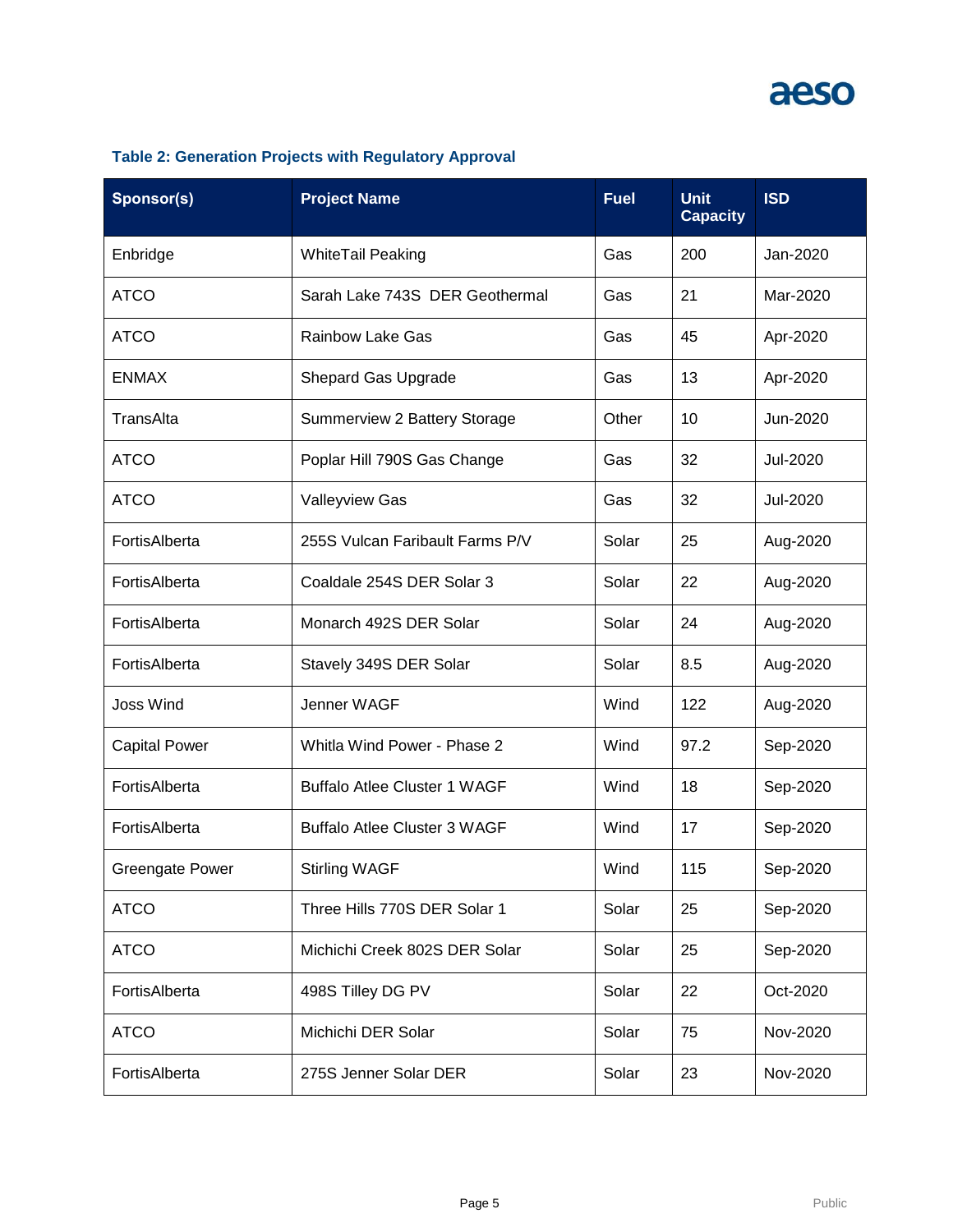

| <b>EDP Renewables</b>    | Sharp Hills Wind                       | Wind  | 300   | Nov-2020 |
|--------------------------|----------------------------------------|-------|-------|----------|
| FortisAlberta            | Spring Coulee 385S Solar DG            | Solar | 29    | Nov-2020 |
| <b>Maxim Power</b>       | <b>Deerland Peaking</b>                | Gas   | 186   | Dec-2020 |
| <b>ENMAX</b>             | Zephyr Wind Farm                       | Wind  | 200   | Dec-2020 |
| Greengate                | <b>Travers Solar</b>                   | Solar | 400   | Dec-2020 |
| TransAlta                | Garden Plain Wind                      | Wind  | 131   | Dec-2020 |
| TransAlta                | Windrise MPC Wind                      | Wind  | 220   | Dec-2020 |
| FortisAlberta            | Brooks 121S DER Solar 1                | Solar | 14    | Dec-2020 |
| FortisAlberta            | Brooks 121S DER Solar 2                | Solar | 12.5  | Dec-2020 |
| Cascade                  | Combined Cycle Phase 1                 | Gas   | 450   | Jan-2021 |
| <b>BowArk Energy</b>     | Drywood Gas Generator                  | Gas   | 38    | Jan-2021 |
| <b>EPCOR</b>             | WSI DG Solar                           | Solar | 12    | Jan-2021 |
| FortisAlberta            | Jenner 275S DER                        | Gas   | 23    | Feb-2021 |
| FortisAlberta            | 368S Burdett DER Solar                 | Solar | 20    | Apr-2021 |
| FortisAlberta            | FortisAlberta Empress 394S DER Solar 1 | Solar | 22.5  | May-2021 |
| FortisAlberta            | FortisAlberta Empress 394S DER Solar 2 | Solar | 16    | May-2021 |
| <b>EDF</b>               | <b>Cypress Wind</b>                    | Wind  | 201.6 | Jun-2021 |
| Suncor                   | Base Plant Cogen                       | Gas   | 815   | Jul-2021 |
| Medicine Hat             | CMH Unit 17 Gas                        | Gas   | 44    | Jul-2021 |
| <b>Turning Point Gen</b> | Canyon Creek PHES Storage              | Other | 75    | Aug-2021 |
| Kineticor                | Peace River Power Generator            | Gas   | 98    | Sep-2021 |
| E.ON                     | <b>Grizzly Bear</b>                    | Wind  | 120   | Oct-2021 |
| <b>Grand Prairie</b>     | <b>Grand Prairie MPC Gas</b>           | Gas   | 360   | Oct-2021 |
| Enmax                    | <b>Calgary Energy Centre Peaking</b>   | Gas   | 150   | Dec-2021 |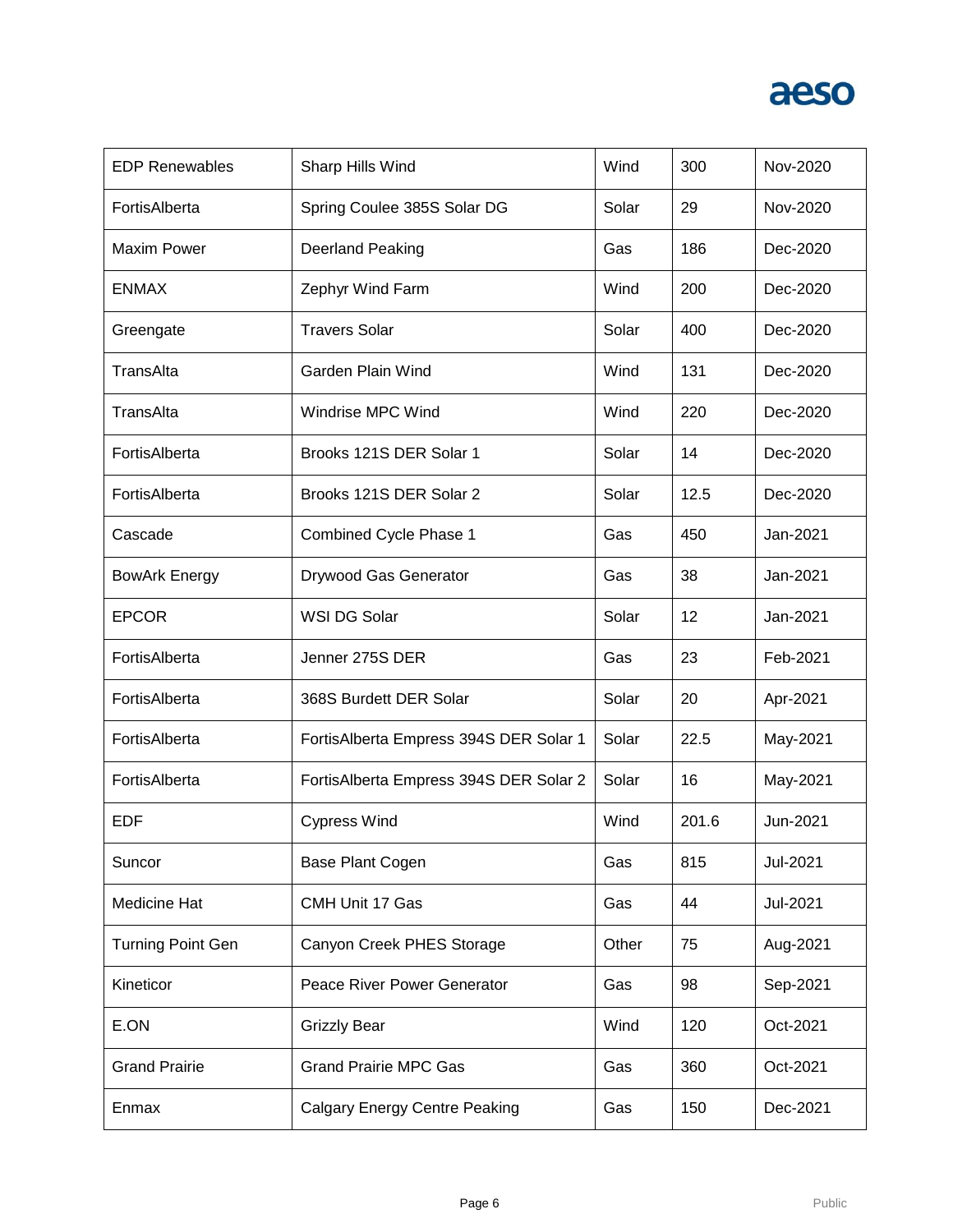

| <b>BER Hand Hills Wind LP</b> | <b>BER Hand Hills MPC Wind</b> | Wind  | 200 | Dec-2021   |
|-------------------------------|--------------------------------|-------|-----|------------|
| Sunset Solar Inc.             | <b>Sunset Solar</b>            | Solar | 60  | Dec-2021   |
| Cascade                       | Combined Cycle Phase 2         | Gas   | 450 | Jan-2022   |
| <b>Capital Power</b>          | Genesee 4                      | Gas   | 525 | Mar-2022   |
| Naturener                     | Wild Rose 1                    | Wind  | 192 | Aug-2022   |
| Naturener                     | Wild Rose 2                    | Wind  | 218 | Aug-2022   |
| Suncor                        | Forty Mile Maleb WAGF          | Wind  | 200 | Sep-2022   |
| <b>Capital Power</b>          | Halkirk 2                      | Wind  | 150 | Sep-2022   |
| <b>Greengate Power</b>        | <b>Wheatland WAGF</b>          | Wind  | 120 | Sep-2022   |
| Alberta Wind Energy           | Old Elm & Pothole Creek        | Wind  | 60  | Oct-2022   |
| <b>RESC</b>                   | McLaughlin WAGF                | Wind  | 47  | Nov-2022   |
| Pteragen                      | Peace Butte                    | Wind  | 120 | Dec-2022   |
| <b>Capital Power</b>          | Genesee 5                      | Gas   | 525 | Mar-2023   |
| Imperial Oil                  | Kearl - Phase 2                | Gas   | 100 | <b>TBD</b> |
| PetroChina                    | MacKay-Phase 1                 | Gas   | 85  | <b>TBD</b> |
| Nexen                         | Long Lake South                | Gas   | 85  | <b>TBD</b> |
| <b>Imperial Oil</b>           | Kearl - Phase 3                | Gas   | 35  | <b>TBD</b> |
| City of Calgary               | Bonnybrook Cogen Expansion     | Gas   | 10  | <b>TBD</b> |
| Kronos Solar                  | Oyen Solar Park                | Solar | 10  | <b>TBD</b> |
| Solar Krafte                  | Wrentham Solar Project         | Solar | 42  | <b>TBD</b> |
| Enmax                         | Bonnybrook                     | Gas   | 168 | <b>TBD</b> |
| <b>Maxim Power</b>            | Milner 2 Phase 2               | Gas   | 260 | <b>TBD</b> |
| TransCanada                   | Saddlebrook                    | Gas   | 350 | <b>TBD</b> |
| TransAlta                     | Sundance 7                     | Gas   | 850 | <b>TBD</b> |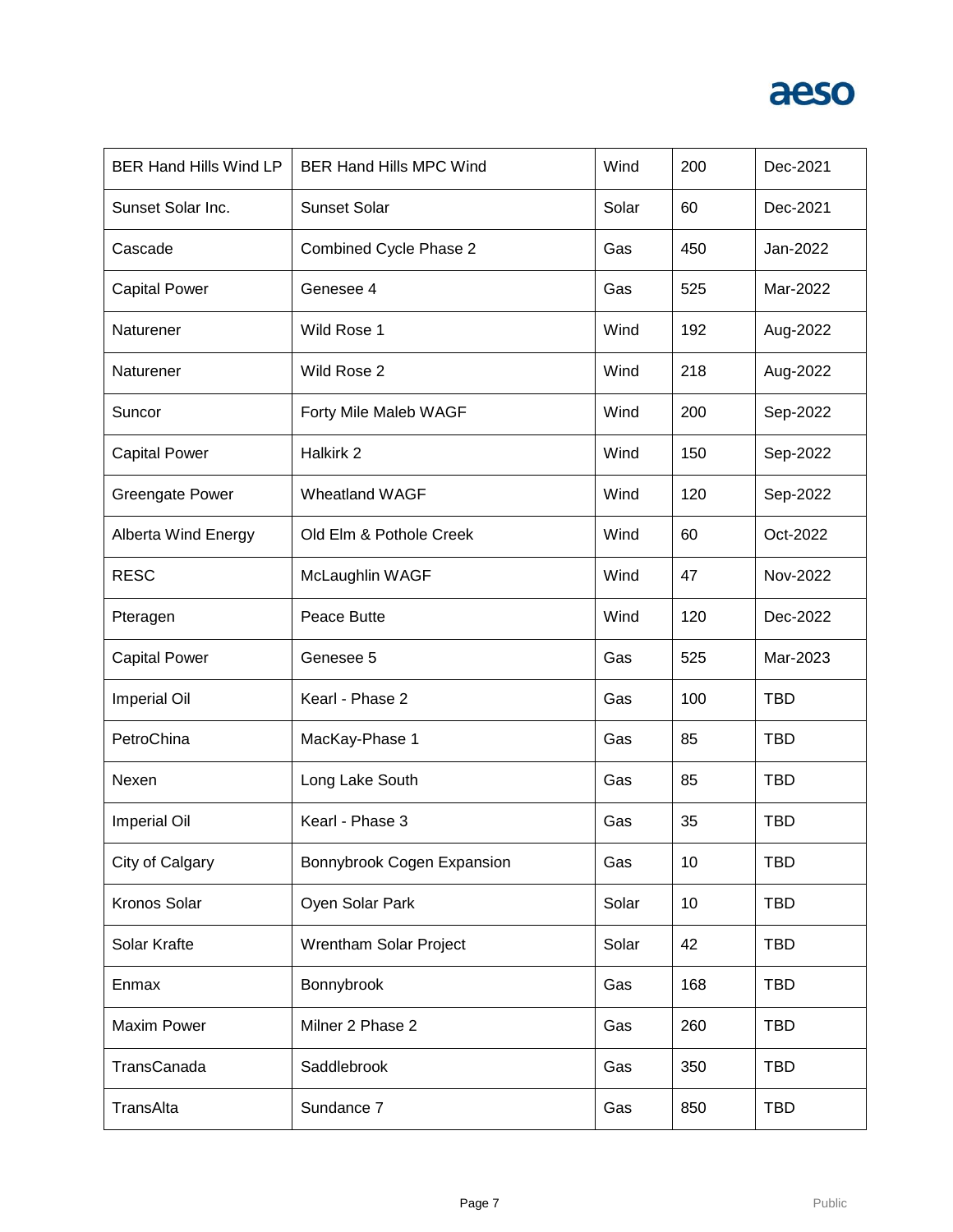

| Syncrude                   | Mildred Lake (Base Plant)-Phase 1 | Gas   | 85     | TBD |
|----------------------------|-----------------------------------|-------|--------|-----|
| <b>BluEarth Renewables</b> | <b>Yellow Lake Solar Project</b>  | Solar | 19     | TBD |
| FortisAlberta              | Enchant 447S DER Solar            | Solar | 74     | TBD |
| Suncor                     | Hand Hills Wind Energy Project    | Wind  | 80     | TBD |
| Total (MW)                 |                                   |       | 10,029 |     |

### **Table 3: Generation Projects that have been Announced, Applied for AESO Connection, and/or Applied for Regulatory Approval**

| Sponsor(s)         | <b>Project Name</b>                                | <b>Fuel</b> | <b>Unit</b><br><b>Capacity</b> | <b>ISD</b>   |
|--------------------|----------------------------------------------------|-------------|--------------------------------|--------------|
| Soventix           | Forestburg Area Solar                              | Solar       | 40                             | Jan-2020 (A) |
| <b>ATCO</b>        | Fieldgate 824S DER Gas                             | Gas         | 18                             | Feb-2020 (A) |
| FortisAlberta      | Willesdengreen DER Gas Turbine                     | Gas         | 10                             | Mar-2020 (A) |
| FortisAlberta      | Ponoka 331S DER Solar                              | Solar       | 5                              | Mar-2020 (A) |
| <b>HEP Capital</b> | <b>Alderson Solar</b>                              | Solar       | 100                            | Apr-2020 (A) |
| FortisAlberta      | Taber 83S DER Solar                                | Solar       | 16                             | May-2020 (A) |
| FortisAlberta      | Taber 83S DER Solar                                | Solar       | 19                             | May-2020 (A) |
| <b>ATCO</b>        | Monitor 2 774S DER Solar                           | Solar       | 30                             | May-2020 (A) |
| <b>ATCO</b>        | Monitor 1 774S DER Solar                           | Solar       | 10                             | May-2020 (A) |
| <b>ATCO</b>        | ATCO Wapiti 823S DER Gas                           | Gas         | 15                             | May-2020 (A) |
| FortisAlberta      | Westfield 107S DER Solar                           | Solar       | 19                             | Jun-2020 (A) |
| FortisAlberta      | Namaka DER Solar                                   | Solar       | 20                             | Jun-2020 (A) |
| FortisAlberta      | Gleichen DG Solar                                  | Solar       | 17                             | Jun-2020 (A) |
| Medicine Hat       | CMH Al Rothbauer 321S Contract Change<br>(unit 17) | Gas         | 44                             | Jun-2020 (A) |
| <b>PBC</b>         | Paul Band Solar                                    | Solar       | 45                             | Jul-2020 (A) |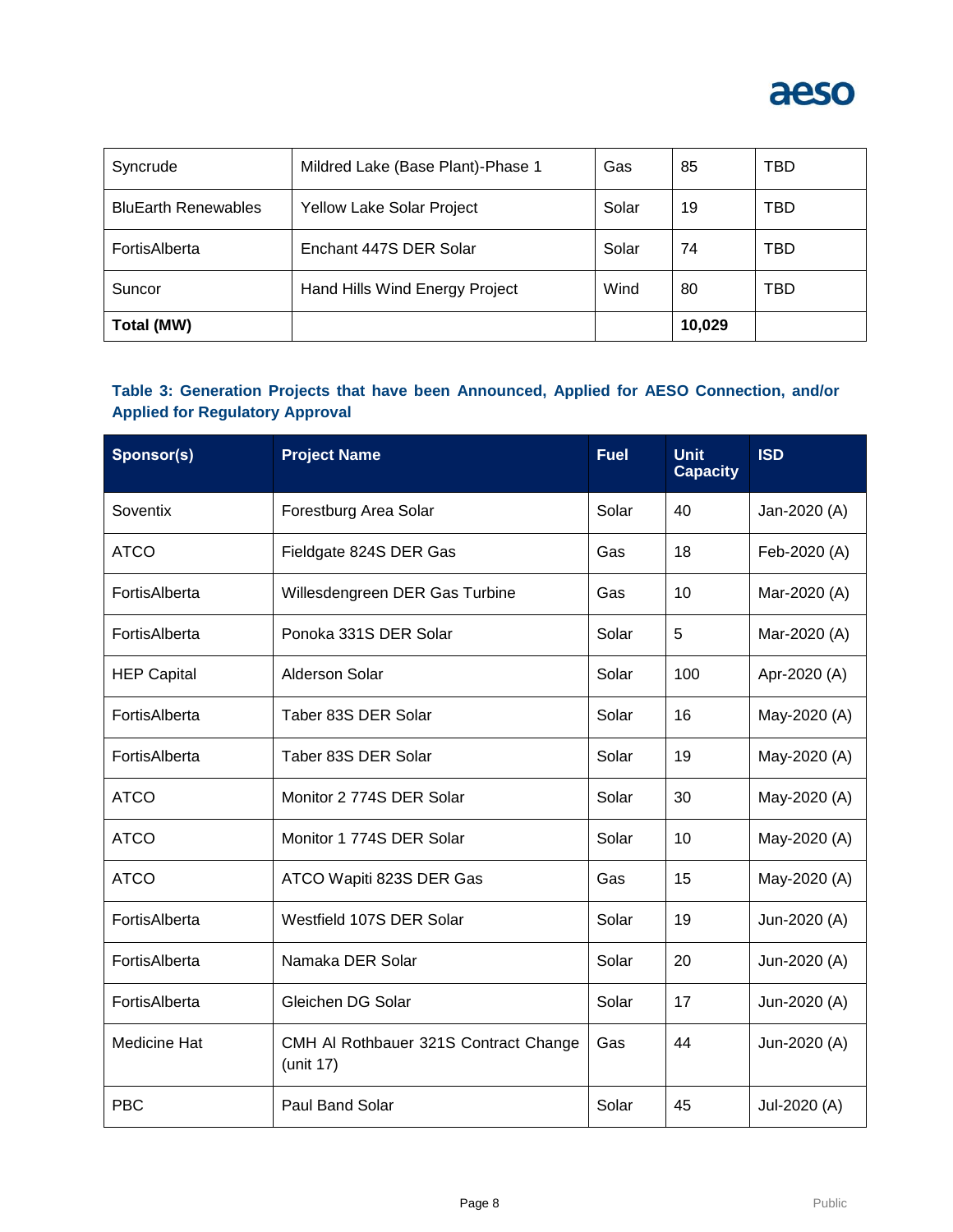| <b>ATCO</b>           | Rycroft 730S Battery DER             | Other | 20   | Jul-2020 (A) |
|-----------------------|--------------------------------------|-------|------|--------------|
| FortisAlberta         | 198S Blackfalds DER Gas Phase 2      | Gas   | 4    | Aug-2020 (A) |
| FortisAlberta         | <b>Conrad DER Solar</b>              | Solar | 23   | Aug-2020 (A) |
| FortisAlberta         | Conrad DER Solar 2                   | Solar | 22   | Aug-2020 (A) |
| <b>Joss Wind</b>      | Jenner WAGF - Phase 2                | Wind  | 180  | Aug-2020 (A) |
| <b>Joss Wind</b>      | Jenner Wind Phase 3                  | Wind  | 106  | Aug-2020 (A) |
| <b>ENMAX</b>          | Crossfield CRS3 Battery Storage      | Other | 0    | Aug-2020 (A) |
| Quill                 | Rocky Mountain Gas                   | Gas   | 295  | Sep-2020 (A) |
| FortisAlberta         | <b>Buffalo Atlee Cluster 2</b>       | Wind  | 14   | Sep-2020 (A) |
| <b>ATCO</b>           | Coronation 773S Solar DG             | Solar | 10   | Sep-2020 (A) |
| <b>ATCO</b>           | Three Hills 770S DER Solar 2         | Solar | 25   | Sep-2020 (A) |
| Altagas               | Glenridge Wind                       | Wind  | 150  | Oct-2020 (A) |
| Pengrowth             | Cold Lake Area Energy Centre         | Gas   | 100  | Oct-2020 (A) |
| <b>EDP Renewables</b> | <b>Blue Bridge Solar</b>             | Solar | 150  | Oct-2020 (A) |
| <b>Joss Wind</b>      | Northern Lights                      | Wind  | 400  | Nov-2020 (A) |
| NextEra               | <b>Buffalo Trail Solar</b>           | Solar | 70   | Nov-2020 (A) |
| Northland             | Bow City MPC Solar                   | Solar | 400  | Nov-2020 (A) |
| FortisAlberta         | Acheson 305S DER Solar               | Solar | 10   | Nov-2020 (A) |
| Solar Krafte          | Rainier                              | Solar | 450  | Nov-2020 (A) |
| FortisAlberta         | Strathmore 151S DER Solar 1          | Solar | 18   | Nov-2020 (A) |
| FortisAlberta         | Strathmore 151S DER Solar 2          | Solar | 22.5 | Nov-2020 (A) |
| FortisAlberta         | FortisAlberta High River 65S DER Gas | Gas   | 16.5 | Nov-2020 (A) |
| NextEra               | Red Deer Battery Energy Storage      | Other | 40   | Dec-2020 (A) |
| NextEra               | <b>Ghost Pine Battery ES System</b>  | Other | 30   | Dec-2020 (A) |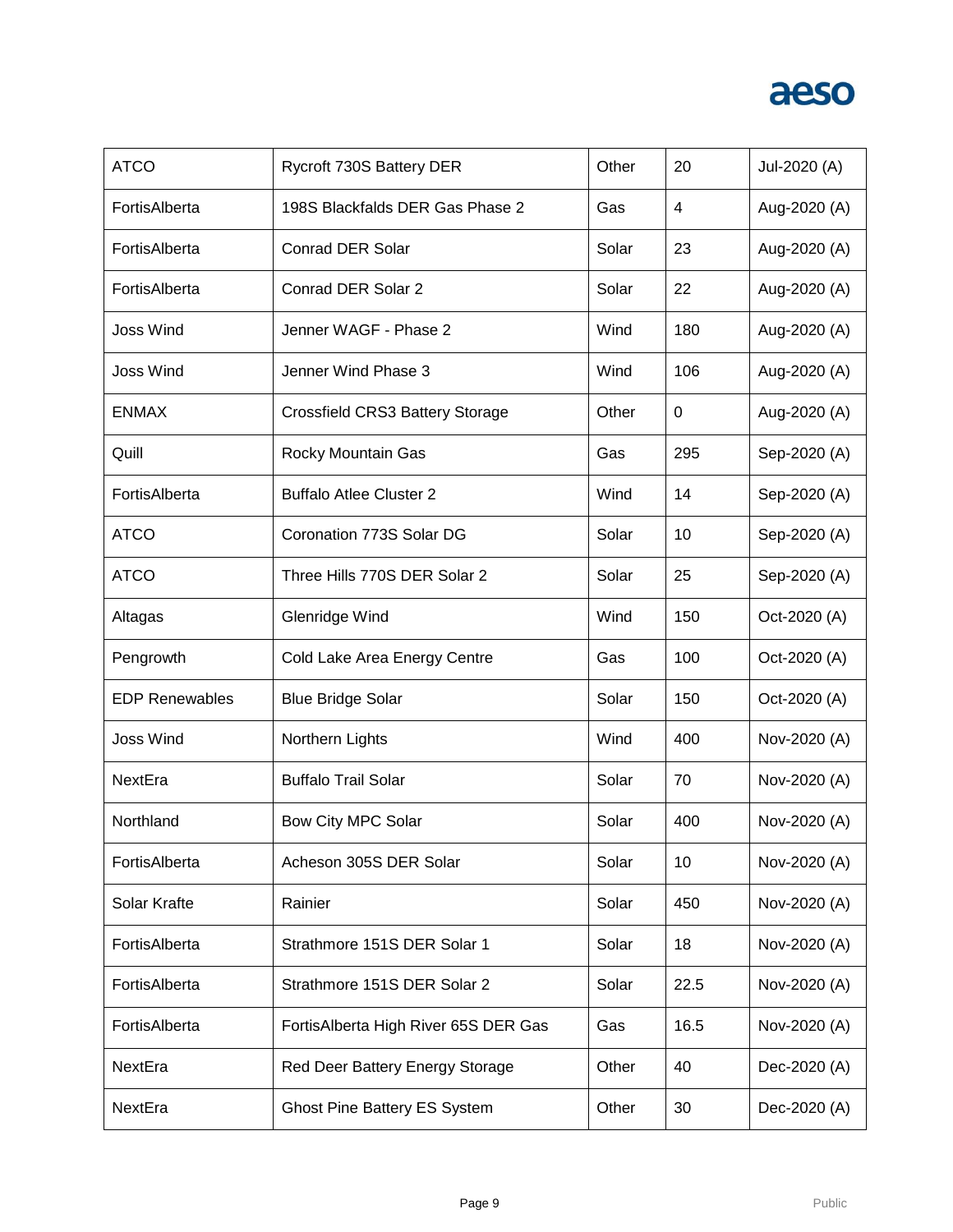| NextEra            | <b>Red Deer River Solar</b>                      | Solar | 150  | Dec-2020 (A) |
|--------------------|--------------------------------------------------|-------|------|--------------|
| <b>ENMAX</b>       | <b>Taber Wind Farm</b>                           | Wind  | 21   | Dec-2020 (A) |
| Greengate          | Lathom Solar                                     | Solar | 120  | Dec-2020 (A) |
| TransAlta          | <b>Tempest MPC Wind</b>                          | Wind  | 115  | Dec-2020 (A) |
| Enbridge           | <b>South Terminal Gas</b>                        | Gas   | 20   | Dec-2020 (A) |
| FortisAlberta      | Chappice Lake 649S DER Solar                     | Solar | 15   | Dec-2020 (A) |
| FortisAlberta      | FortisAlberta Buffalo Creek 526S DER<br>Storage  | Other | 20   | Dec-2020 (A) |
| RealPart           | Calgary Area Solar                               | Solar | 150  | Dec-2020 (A) |
| Northland          | <b>Buffalo Trail</b>                             | Wind  | 100  | Dec-2020 (A) |
| TransAlta          | Cowley Ridge 1 Wind                              | Wind  | 21   | Dec-2020 (A) |
| FortisAlberta      | Red Deer 63S DER Solar                           | Solar | 20   | Dec-2020 (A) |
| FortisAlberta      | Fieldgate 824S DER Gas                           | Solar | 6    | Mar-2021 (A) |
| <b>Four Rivers</b> | <b>Four Rivers Wind</b>                          | Wind  | 450  | Mar-2021 (A) |
| <b>ATCO</b>        | ATCO Michichi Creek 802S DER Solar               | Solar | 13.5 | Apr-2021 (A) |
| FortisAlberta      | Fortis Alberta Metiskow 648S DER Solar           | Solar | 22.5 | May-2021 (A) |
| FortisAlberta      | Killarney Lake 267S DER Solar/Battery<br>Storage | Solar | 22.5 | May-2021 (A) |
| FortisAlberta      | Burdett 368S DER Solar Battery Storage           | Solar | 17.5 | May-2021 (A) |
| <b>ATCO</b>        | Bridge Creek 798S DER Gas                        | Gas   | 10   | May-2021 (A) |
| FortisAlberta      | Bassano 435S DER Solar                           | Solar | 11   | Jun-2021 (A) |
| Transalta          | Kaybob 3 Cogen                                   | Gas   | 43   | Jun-2021 (A) |
| Solar Krafte       | Vauxhall                                         | Solar | 150  | Jun-2021 (A) |
| Solar Krafte       | <b>Brooks</b>                                    | Solar | 400  | Jun-2021 (A) |
| FortisAlberta      | Tilley 498S DG Gas                               | Gas   | 22   | Jul-2021 (A) |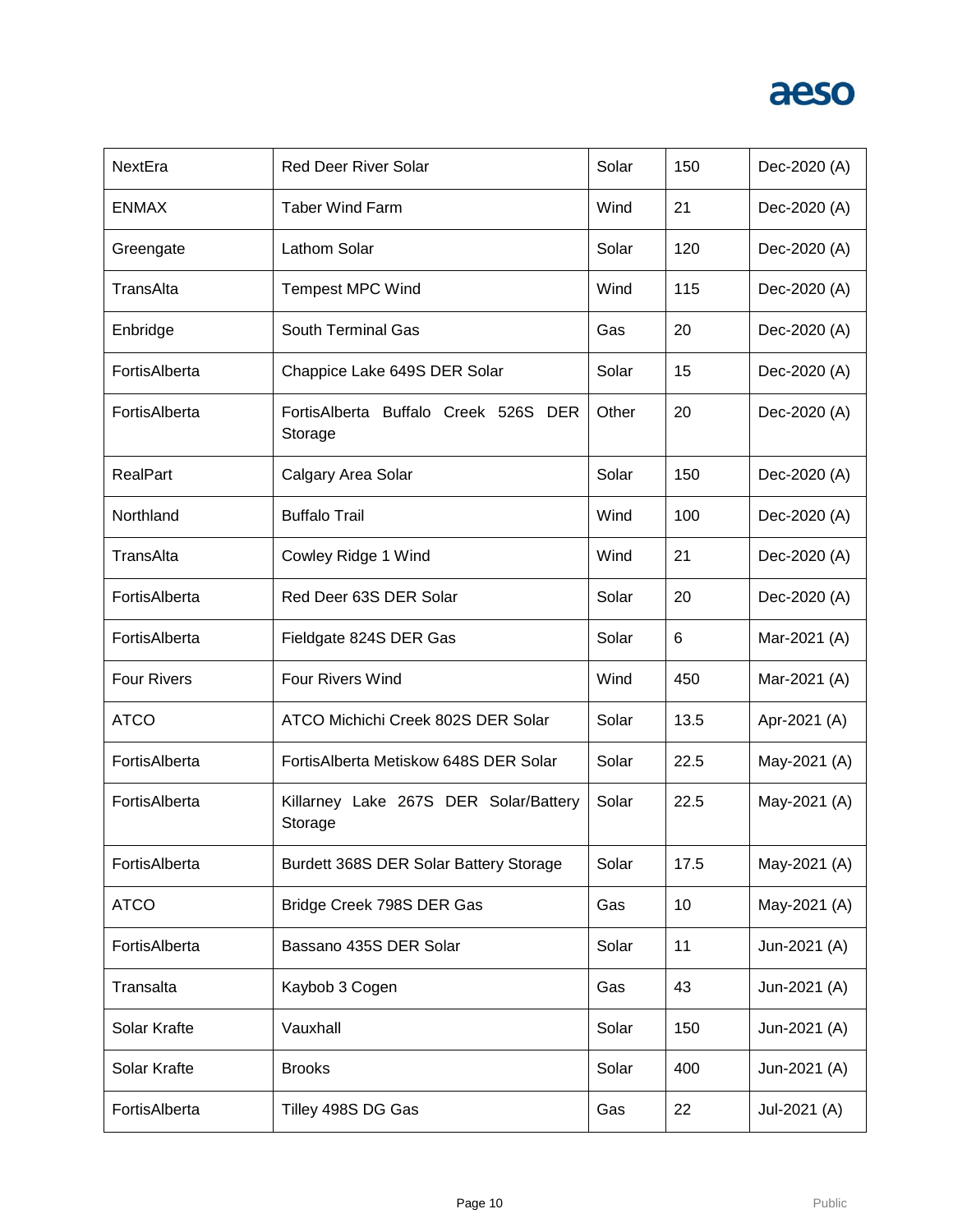| <b>CNRL</b>            | Primrose East 641S Gas              | Gas            | 32   | Jul-2021 (A) |
|------------------------|-------------------------------------|----------------|------|--------------|
| FortisAlberta          | East Crossfield 64S DER Wasteheat   | <b>Biomass</b> | 10   | Jul-2021 (A) |
| <b>RESC</b>            | Rattlesnake Ridge MPC Wind          | Wind           | 118  | Jul-2021 (A) |
| <b>CKPC</b>            | <b>CKPC Petrochemical Facility</b>  | Gas            | 30   | Jul-2021 (A) |
| <b>RESC</b>            | Forty Mile MPC Wind                 | Wind           | 400  | Aug-2021 (A) |
| Archer                 | Piikani Solar                       | Solar          | 40   | Sep-2021 (A) |
| <b>ENGIE</b>           | <b>Duchess Solar</b>                | Solar          | 90   | Sep-2021 (A) |
| <b>Greengate Power</b> | Paintearth Wind Farm                | Wind           | 150  | Sep-2021 (A) |
| Kineticor              | Peace River Power Upgrade           | Gas            | 125  | Sep-2021 (A) |
| E.ON                   | <b>Grizzly Bear Wind Phase 2</b>    | Wind           | 30   | Oct-2021 (A) |
| Pembina                | <b>Empress Cogen</b>                | Gas            | 46   | Oct-2021 (A) |
| <b>ENGIE</b>           | <b>Buffalo Trail North MPC Wind</b> | Wind           | 200  | Nov-2021 (A) |
| FortisAlberta          | Cutting Lake 227S DER Gas           | Gas            | 12   | Nov-2021 (A) |
| <b>RESC</b>            | <b>Enterprise MPC Solar</b>         | Solar          | 100  | Nov-2021 (A) |
| Chiniki                | Chiniki Solar                       | Solar          | 40   | Nov-2021 (A) |
| Enerfin                | <b>Winnifred MPC Wind</b>           | Wind           | 90   | Dec-2021 (A) |
| Sequoia Energy         | Oyen MPC Wind                       | Wind           | 100  | Dec-2021 (A) |
| <b>TCE</b>             | <b>TCE Saddlebrook Solar</b>        | Solar          | 17.5 | Dec-2021 (A) |
| <b>ENGIE</b>           | <b>Buffalo Trail MPC Wind</b>       | Wind           | 400  | Dec-2021 (A) |
| <b>Spirit Pine</b>     | Lone Pine WAGF                      | Wind           | 173  | Apr-2022 (A) |
| Suncor                 | Meadow Creek Cogen                  | Gas            | 126  | Jul-2022 (A) |
| NaturEner              | <b>Buffalo Trail WAGF</b>           | Wind           | 100  | Jul-2022 (A) |
| NaturEner              | <b>Ross Creek WAGF</b>              | Wind           | 100  | Jul-2022 (A) |
| <b>RESC</b>            | <b>RESC Hilda MPC Wind</b>          | Wind           | 100  | Aug-2022 (A) |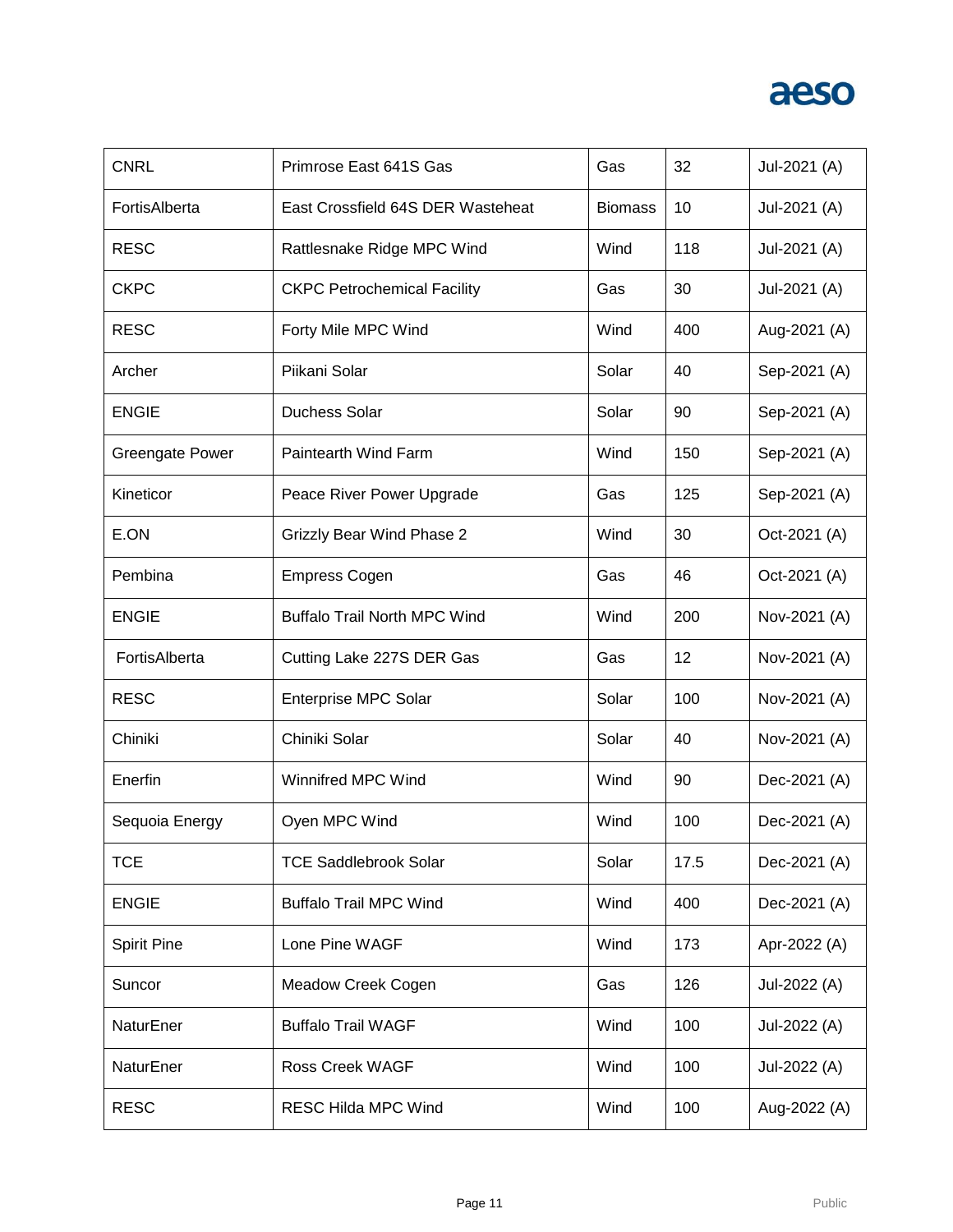

| BowArk Energy          | Lanfine North Wind WAGF        | Wind           | 145   | Sep-2022 (A) |
|------------------------|--------------------------------|----------------|-------|--------------|
| Pattern Development    | Lanfine South Wind             | Wind           | 140   | Sep-2022 (A) |
| <b>Buffalo</b>         | <b>Buffalo Plains MPC Wind</b> | Wind           | 500   | Oct-2022 (A) |
| Sequoia Energy         | Schuler WAGF (MPC)             | Wind           | 100   | Dec-2022 (A) |
| Enterprise             | Prosperity WAGF                | Wind           | 175   | Dec-2022 (A) |
| <b>Mustus Energy</b>   | <b>Mustus Energy Biomass</b>   | <b>Biomass</b> | 41    | Jun-2023 (A) |
| Nose Hill              | <b>MPC Wind</b>                | Wind           | 120   | Oct-2023 (A) |
| EDF                    | <b>Vulcan Solar</b>            | Solar          | 77.5  | Dec-2023 (A) |
| <b>AHP Development</b> | Amisk Hydroelectric Project    | Hydro          | 330   | Dec-2023 (C) |
| Total (MW)             |                                |                | 9,142 |              |

*\* - (P):Power Plant application filed with AUC, (A): AESO application in process, (C): Corporate announcement*

### **Table 4: Generation Projects that have Announced to be Retired**

| Sponsor(s) | <b>Project Name</b> | <b>Fuel</b> | <b>Unit Capacity</b> | <b>Retire Date</b> | <b>Status</b> |
|------------|---------------------|-------------|----------------------|--------------------|---------------|
|            |                     |             |                      |                    |               |
| Total (MW) |                     |             |                      |                    |               |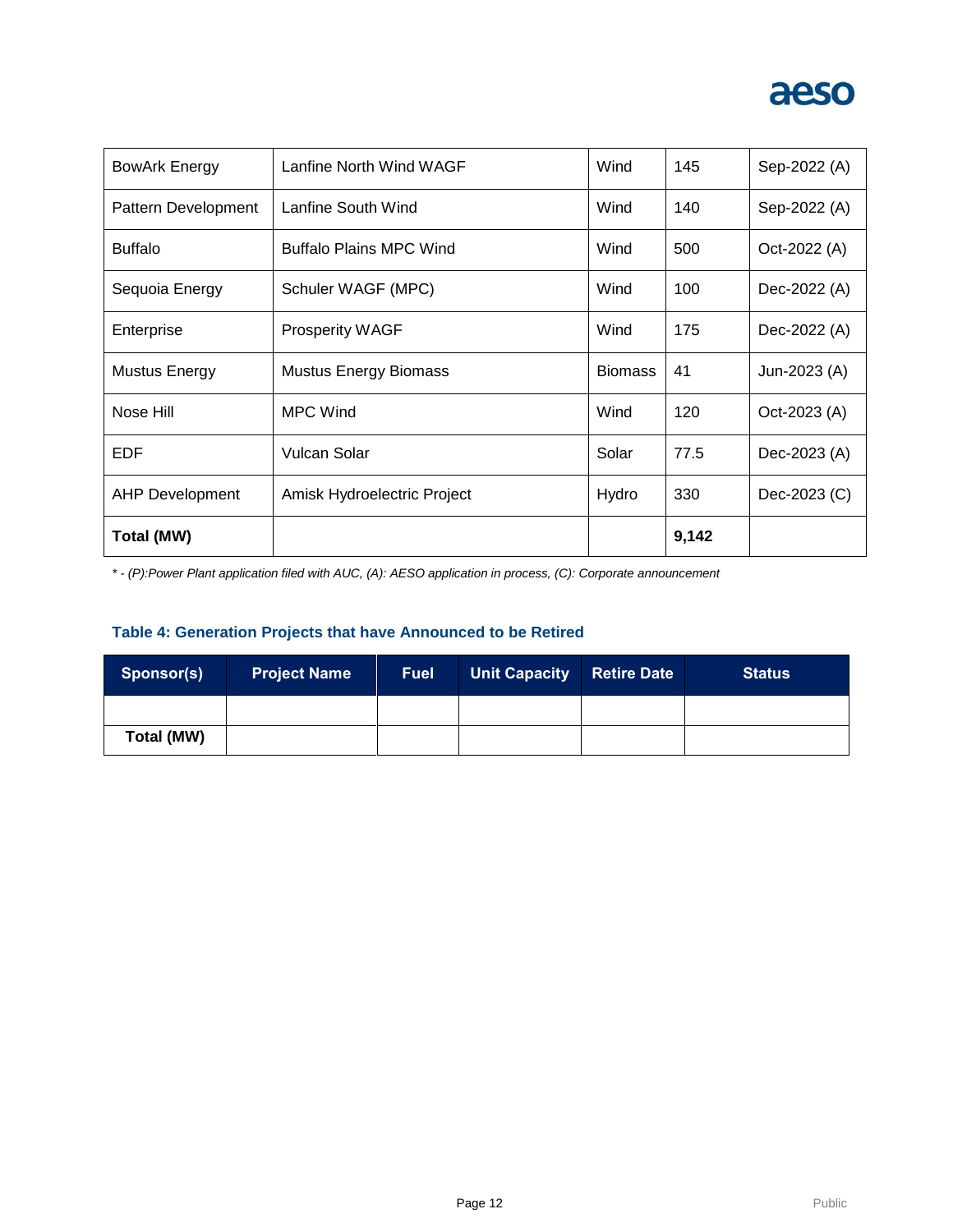February 2020

### **Federal Coal Compliance Schedule**

In 2012, the federal government approved the *Reduction of Carbon Dioxide Emissions from Coal-fired Generation of Electricity Regulations*. The regulation requires that coal-fired generation units meet a GHG emissions intensity target once it reaches end of life. The AESO has adopted the federal compliance dates as retirement dates to evaluate metrics included in this report. The decision to retire a coal unit could also be impacted by several potential drivers, including the economics of plant operations, contractual agreements, and provincial and federal legislation.

The recent Climate Leadership Plan announced by the Alberta provincial government has not impacted assumptions on retirements in this report. Announcements from the government will continue to be assessed as they are released.

### **Table 5: Federal Coal Compliance Schedule**

| Sponsor(s) | <b>Project Name</b> | <b>Fuel</b> | <b>Unit Capacity</b> | <b>In Service</b><br><b>Date</b> | <b>Federal Compliance</b><br>Date <sup>1</sup> |
|------------|---------------------|-------------|----------------------|----------------------------------|------------------------------------------------|
| Heartland  | Battle River 4      | Coal        | 155                  | 1975                             | Dec-2025                                       |
| TransAlta  | Sundance 3          | Coal        | 368                  | 1976                             | Dec-2026                                       |
| Total (MW) |                     |             | 523                  |                                  |                                                |

<sup>1</sup> Federal Compliance Dates are based upon the applicable provisions of the Reduction of Carbon Dioxide Emissions from Coal-fired Generation of Electricity Regulations, as set forth in the Canada Gazette Vol. 146, No.19.

C Phone: 403-539-2450 | Fax: 403-539-2949

Q Calgary Place, 2500, 330-5th Avenue SW Calgary, AB T2P 0L4

l

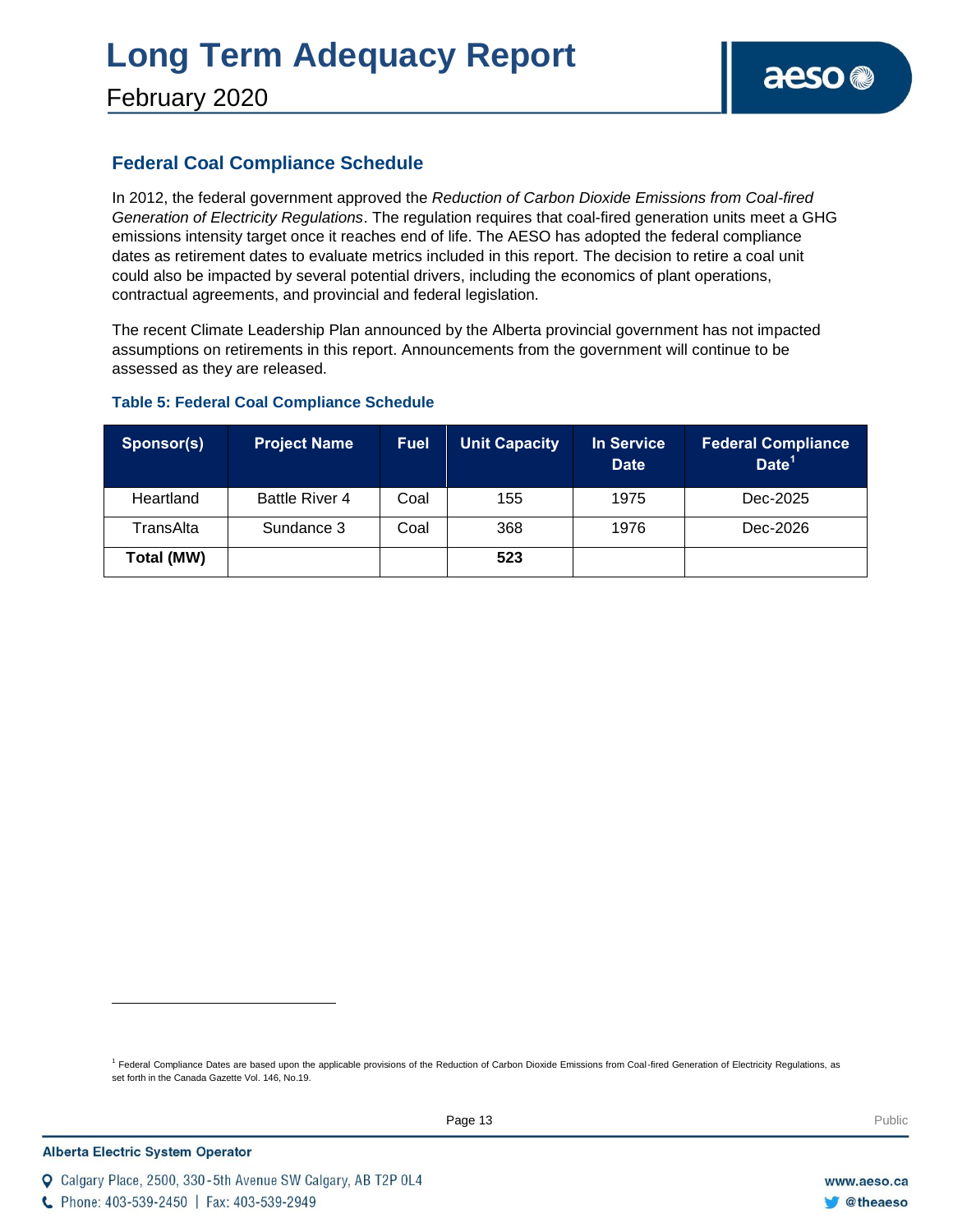February 2020

### **Reserve Margin Metric**

The Reserve Margin Metric, shown in Figure 1, presents a comparison of generation supply and demand in Alberta. It is a calculation of the firm generation capacity at the time of system peak that is in excess of the system annual peak demand, expressed as a percentage of the system peak. Information on the annual peak demand within the reserve margin can be found on the AESO's [Forecasting](https://www.aeso.ca/grid/forecasting) web page. Firm generation is defined as installed and future generation capacity, adjusting for seasonal hydro capacity and behind-the-fence demand and generation, and excludes wind and solar capacity. Three forecast reserve margins are presented, each with different future supply additions. The supply additions correspond to the stage of the generation projects in the New Generation Projects and Retirements Metric. The metric is graphed with and without intertie capacity in one reserve margin since full import capability may not always be available at the time of system peak demand.



**Enter Football Page 14** Public Public Public Public Public Public Public Public Public Public Public Public Public Public Public Public Public Public Public Public Public Public Public Public Public Public Public Public P

#### **Figure 1: Alberta Interconnected Electric System (AIES) Reserve Margin, 2010 – 2024**

**Alberta Electric System Operator** 

C Phone: 403-539-2450 | Fax: 403-539-2949

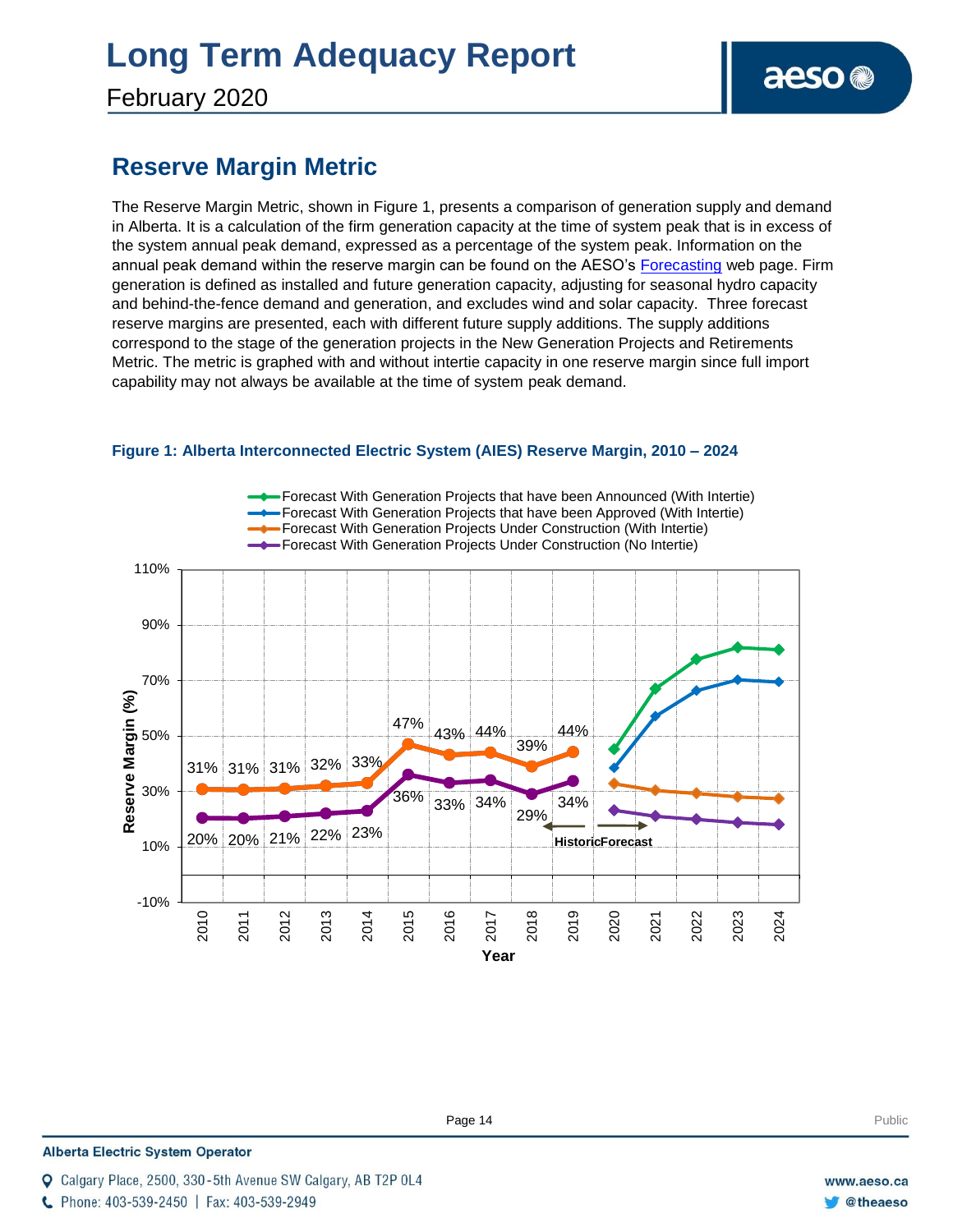

### **Supply Cushion Metric**

The Supply Cushion Metric provides visibility of the Alberta Interconnected Electric System's ability to meet peak demand on a daily basis. The supply cushion is the difference between the daily available firm supply minus daily peak demand. Only existing generation and generation under construction are used within the metric. The supply cushion refines the reserve margin calculation by using daily system peak rather than annual and incorporates planned outages. Figure 2 presents the estimated daily supply cushion for the next two years. Figure 3 presents daily peak demand and firm supply by fuel type, as well as interties, wind and solar which are not included in the supply cushion calculation due to the intermittent or uncertain nature of the supply. When the supply cushion is negative in Figure 2, there is an increased level of reliance on interties and wind, as indicated in Figure 3.



### **Figure 2: Alberta Interconnected Electric System (AIES) Daily Supply Cushion, February 1, 2020 to January 31, 2022**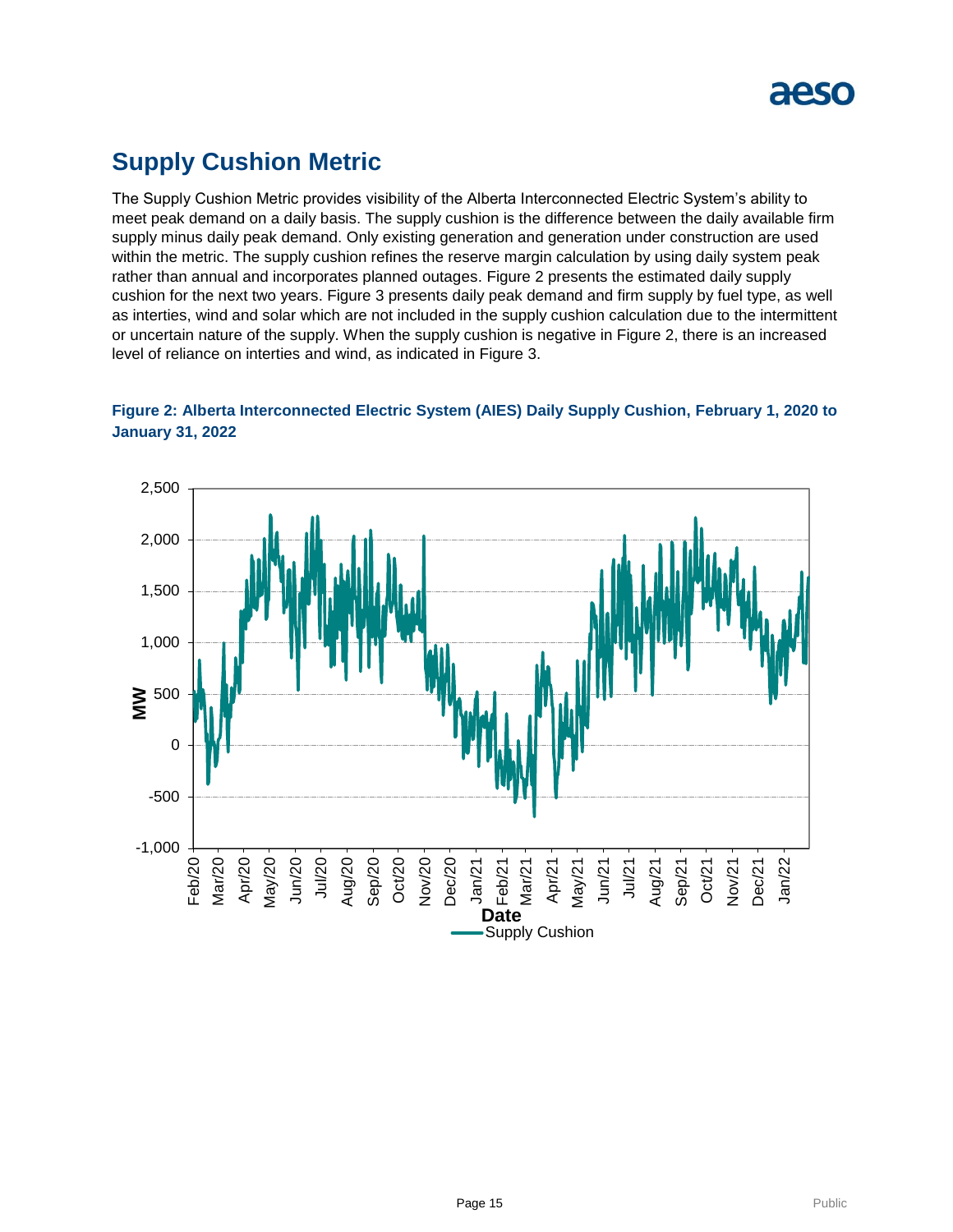



Outage information as of Jan 20th, 2020